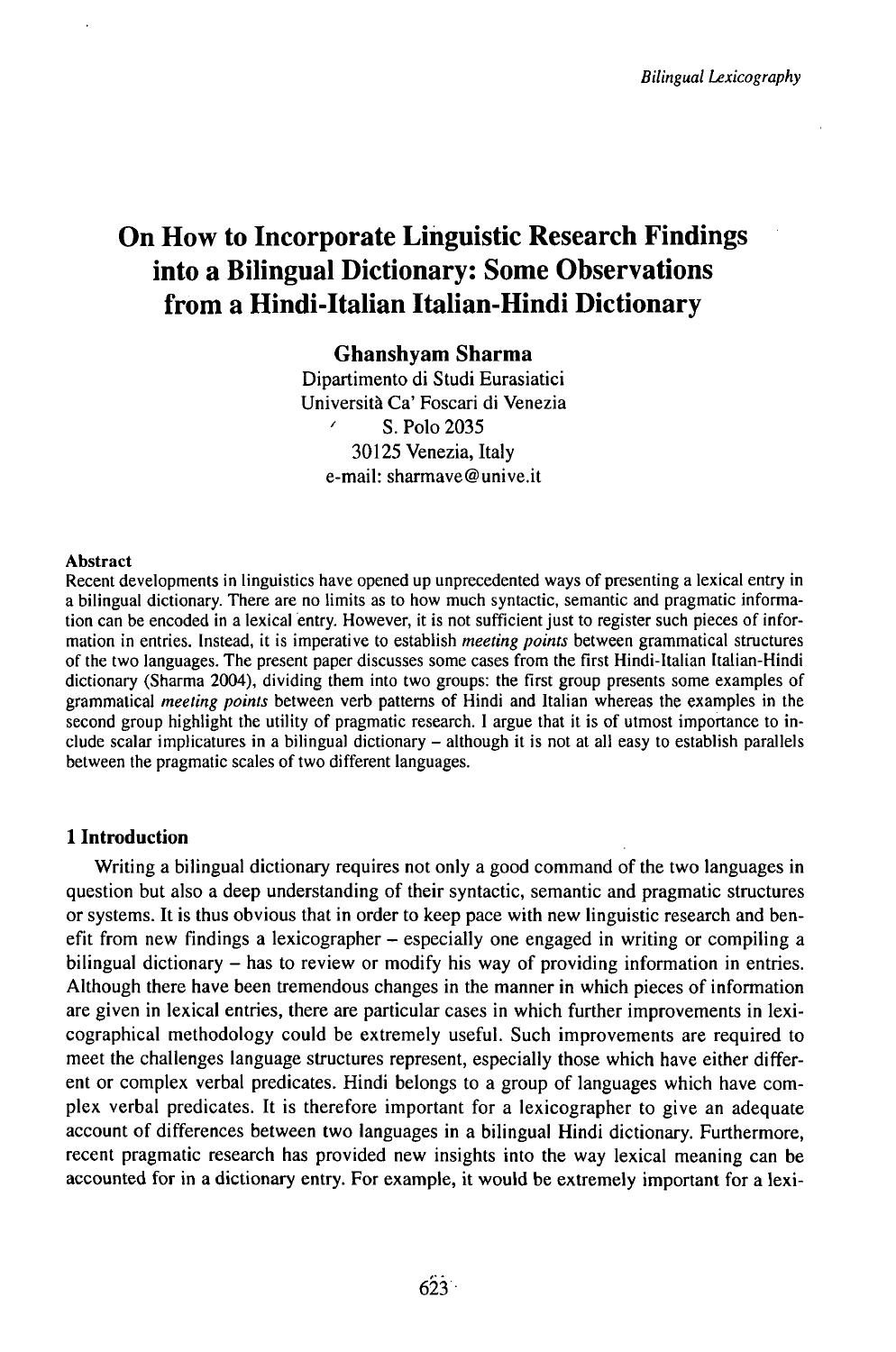cographer to incorporate scalar implicatures in an entry, although it remains a highly controversial area when it comes to establishing a correspondence between scalar systems of two languages in a bilingual dictionary. It is of utmost importance to find a correspondence between logical operators and negative polarity items of the two languages. Developing new techniques to include modal meanings of a lexical item in a bilingual dictionary is yet another equally important aspect to be undertaken in lexicographical research. In this paper I discuss a number of cases taken from Sharma (2004) to demonstrate the utility of new techniques developed along the lines of research both in syntax and pragmatics. These cases are not intended to be an exhaustive list of all related topics of research in lexicography, but rather to simply indicate the usefulness of incorporating linguistic research into lexicography. These cases are discussed in two sections: the first section provides examples which highlight syntactic divergence between two languages and make a case for the usefulness of establishing *meeting points* in a bilingual dictionary, whereas the second section is devoted mainly to discussing the inroads pragmatic aspects of lexical meaning can make into lexicography.

## **2 Establishing 'meeting points' in entries**

As has been mentioned above, in this section arguments from Sharma (2004) will be provided in favour of a new technique of establishing *meeting points* to give a piece of hybrid syntactic information in a lexical entry. Most bilingual dictionaries rely on developing a code system to underline various syntactic characteristics of different verbs. I argue that when it comes to a bilingual dictionary such methods are insufficient as they do not provide the user of the dictionary with any clues as to how that particular verb could be rendered in another language..A *meeting point* should be considered as a place where syntactic differences between two languages are narrowed down in such a way that information about the two language systems can easily be shared by the users of a bilingual dictionary. This type of information sharing is necessary for the users of a bilingual dictionary where one or both languages have complex predicate constructions. Hindi belongs to the group oflanguages which form a large part of their verbal lexicon by combining verbs such as *karnaa* 'to do, to make' *orhonaa* 'to be' with an adjective or event nominal of different types. The complex verbal predicates obtained through this process have unique characteristics in that the verbal element of these combinations are responsible for transitivity or intransitivity of the verbal predicate. For example, verbal constructions taking *karnaa,* 'to do', are always transitive whereas, those taking *honaa,* 'to be', are intransitve, even though the verbal predicate constructed through this process as a whole might look different from the point of view of the other language involved in a bilingual Hindi dictionary. The kind of relationship that holds between a complex verbal predicate and other dependent elements in a sentence in Hindi may have genitive, locative or other object case. Furthermore, when the subject has nonnominative case, the verbal element shows agreement with the noun which is a part of the complex verbal predicate. This extremely complex yet quite productive and simple process of obtaining a new verb through combination in Hindi may appear too difficult for a second language learner to understand the correspondence that lies between the verbal systems of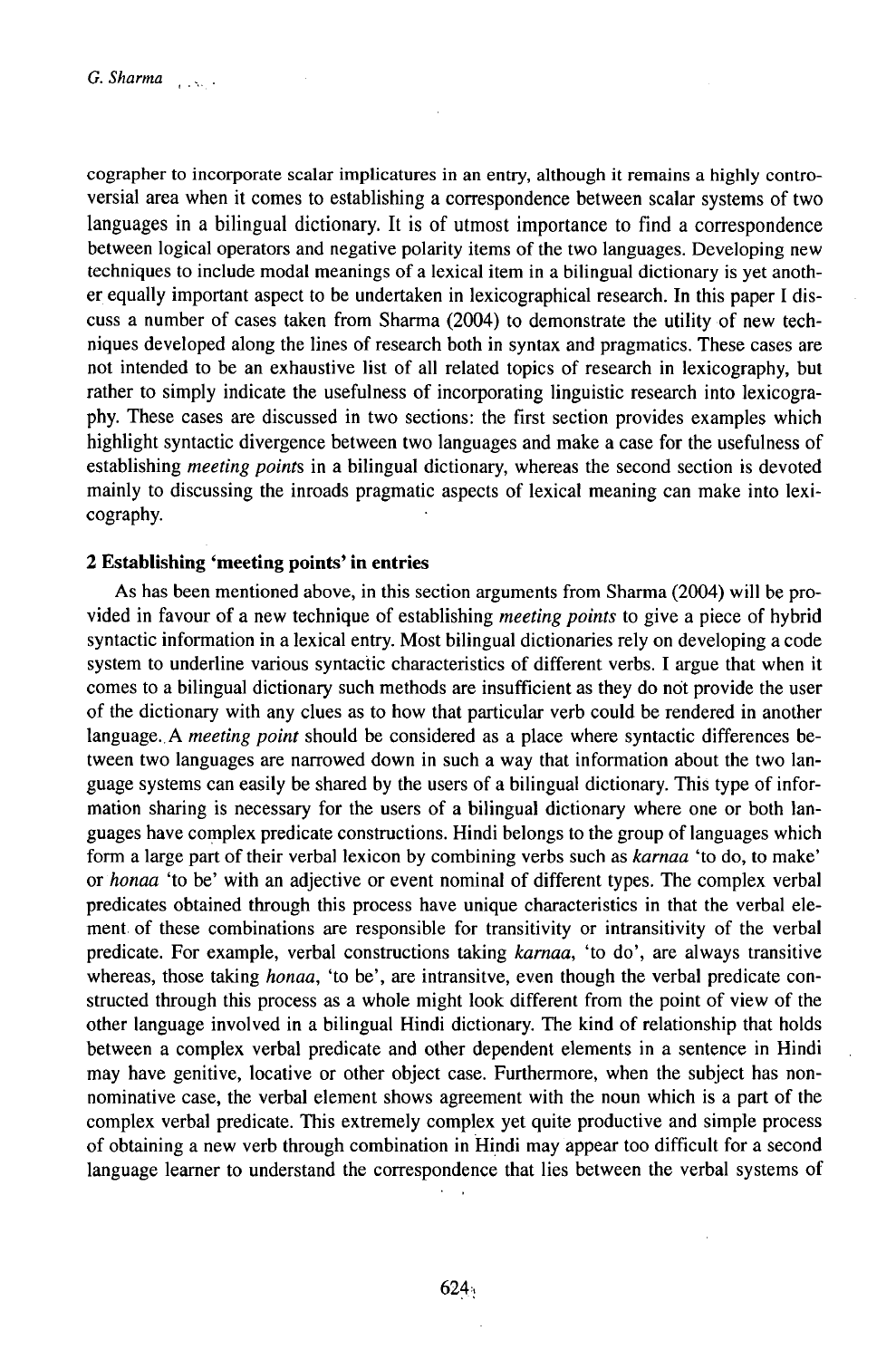two languages. No bilingual Hindi dictionaries' provide sufficient information to help the user select the right case markers attached to differnent objects in a sentence. In order to provide learners of Hindi as a second language with such information, I have tried to encode syntactic information in what I call a *meeting point* in a lexical entry of an Italian verb which is the only way of establishing parallelisms between the verbal systems of Italian and Hindi. A *meeting point* is so called mainly because it involves syntactic information coming from two different language sources. A *meeting point,* therefore, is established to narrow down differences between two syntactic systems. To make the concept of *meeting point* clearer for lexicographical purposes, I discuss here some examples quoted from the Italian-Hindi section in Sharma (2004).

For instance, we could consider the case of the Italian verb *abortire* in the sense of 'to abort', 'to miscarry'. In order for the user to render this verb in Hindi, I establish a *meeting point* between brackets [ **]** which contains some pieces of *hybrid syntactic information* in the lexical entry without which the Italian verb *abortire* can hardly be translated into Hindi.

| (1) | (a) | [sogg. it. $+$ ko] <sup>2</sup> garbhpaat | honaa   |
|-----|-----|-------------------------------------------|---------|
|     |     | $[It. sub. + dat.]$ miscarriage-m.        | to be   |
|     | (b) | $[sogg. it. + kaal gradh]$                | girnaa  |
|     |     | $[It. sub. + gen.]$ pregnancy-m.          | to fall |

Thus, the Italian sentence *Ella abortì quando era incinta di 10 settimane* (i.e. "She miscarried when she was 10 weeks pregnant") in Hindi would become either *usko dasveNmahiine meN garbhpaat huaa* (lit. "to her miscarriage took place in the tenth week") or *"uskaa das mahiine kaa garbh gir gayaa"* (lit. "her ten months pregnancy fell"), making it necessary for the user of the dictionary to get syntactic information from the *meeting point.* As mentioned above, the *meeting points* are so called because the piece of syntactic information provided between square brackets is of a hybrid nature rather than related to one of the languages. In (1) the Italian user of the dictionary is first of all advised to locate the subject in the Italian sentence and then asked to attach to it the Hindi dative case marker, as in (la), or genitive case marker, as in (lb). It is not enough, I believe, to simply attach a tag like '+ dative case marker' or '+ genitive case marker' because the user of the Italian-Hindi section will have no clue as to what part of speech he is asked to attach it to. Although in this case by default the user might attach it to the subject as there are are no complementizers, it would not be at all easy to do so in sentences which do have them. Furthermore, in Italian *'Ella'* (i.e. "she") is the subject, whereas in Hindi it is no longer a grammatical subject as the verbal predicate has to show agreement with *garbhpaat* 'miscarriage' or *garbh* 'pregnancy' rather than with 'she'.

<sup>&</sup>lt;sup>1</sup> As far as I know, no bilingual dictionary involving any language I have seen so far provides the kind of information which is intended to be provided in an entry through a *meeting point.*

<sup>&</sup>lt;sup>2</sup> The following abbreviations have been used in this paper: compl. ogg. = direct object; dat. = dative; erg. = ergative;  $f =$  feminine; gen. = genitive; It./ it. = Italian; m. = masculine; sub./sogg. = subject.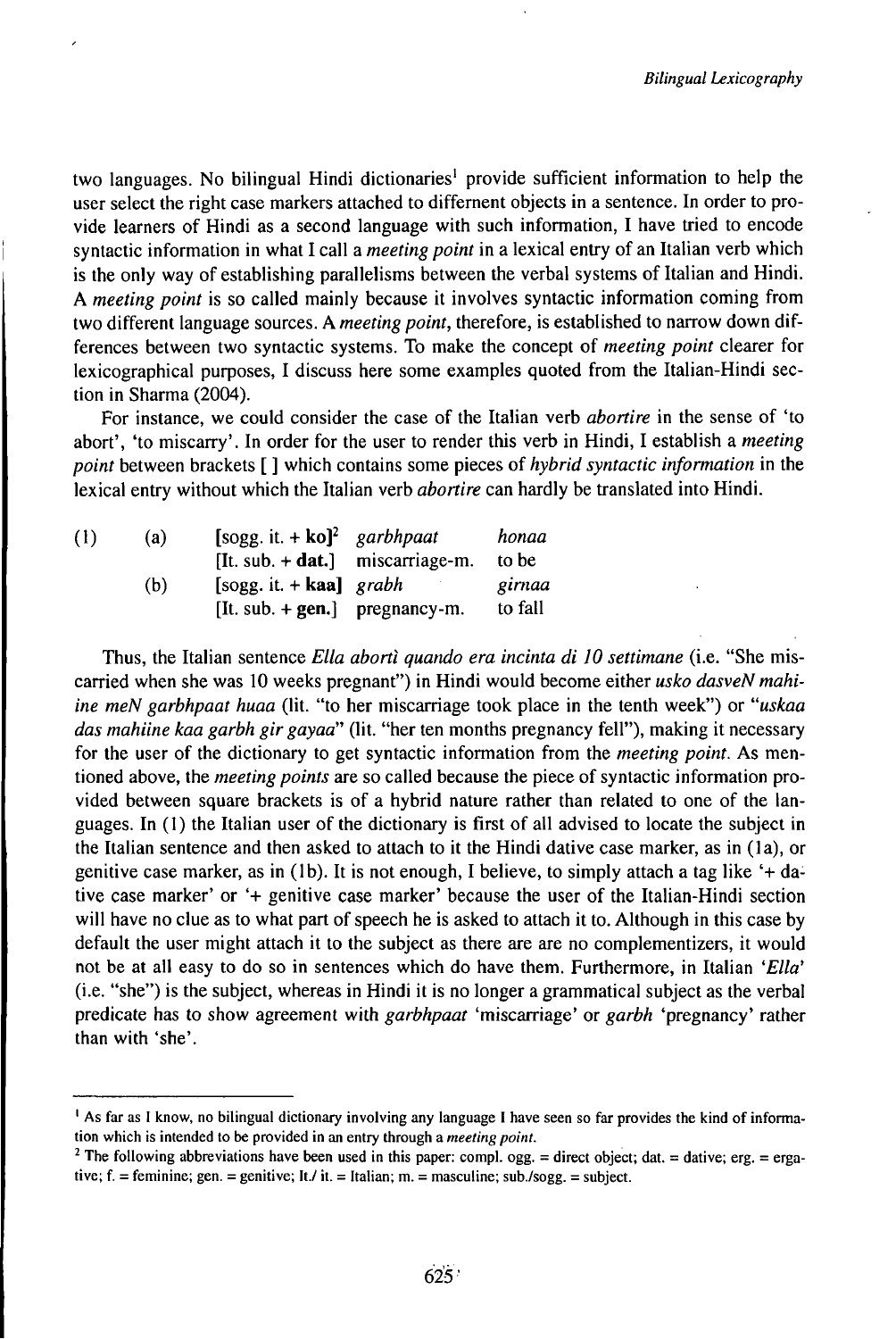. To put forward the case of a *meeting point,* it would be useful to consider the Hindi renderings of some further Italian verbs. It would be extremely difficult for a learner to use the Hindi renderings of the following Italian verbs without taking into consideration the hybrid pieces of information provided between brackets. For example, the *meeting points* for Italian verbs *accogliere* ('to contain', 'to house', 'to accomodate', etc.), *ammuffire* ('to go mouldy'), *bramare* ('to yearn for', 'to crave for', etc.), *esistere* ('to exist', etc.), *arrugginire* ('to rust', etc.), *apprendere* ('to become known') can be seen in square brackets in (2), (3), (4), (5), (6), (7) respectively.

| (2) accogliere  | (a)     | $[sogg. it. + meN + compl. ogg. it. + ke lie]$                      |              |              | jagah                    | honaa                              |        |  |
|-----------------|---------|---------------------------------------------------------------------|--------------|--------------|--------------------------|------------------------------------|--------|--|
|                 |         | [Ita. sub. $+$ in $+$ Ita. direct object $+$ for]                   |              |              | space-f. to be           |                                    |        |  |
|                 | (b)     | $[sogg. it. + meN + compl. ogg. it. + ko]$                          |              |              | jagah                    | honaa                              |        |  |
|                 |         | [Ita. sub. $+$ in $+$ Ita. direct object $+$ to]                    |              |              |                          | space-f. to be                     |        |  |
|                 | (c)     | [sogg. it. $+$ meN $+$ compl. ogg. it.]                             |              |              |                          | aa saknaa                          |        |  |
|                 |         | [Ita. sub. $+$ in $+$ Ita. direct object ]                          |              |              | can come                 |                                    |        |  |
| $(3)$ ammuffire | (a)     | $[sogg. it. + meN]$ phaphuuNdii                                     |              |              | jam jaanaa               |                                    |        |  |
|                 |         | $[It. sub. + in]$                                                   | $\mathbf{r}$ |              |                          | mould-f. to settle on, to solidify |        |  |
|                 | $(b)$ . | $[sogg. it. + par]$ phaphuuNdii                                     |              |              | lag jaanaa               |                                    |        |  |
|                 |         | $[It. sub. + at/\text{on}]$                                         |              |              | mould-f. to strike roots |                                    |        |  |
| (4) bramare     | (a)     | [compl. ogg. it. $+$ kii]                                           |              | <i>tiivr</i> | abhilaashaa              |                                    | karnaa |  |
|                 |         | [It. dir. obj. $+$ gen.]                                            |              | intense      |                          | desire-f. do                       |        |  |
|                 | (b)     | $[sogg. it. + ko + compl. ogg. it. + kii]$ <i>tiivr abhilaashaa</i> |              |              |                          |                                    | honaa  |  |
|                 |         | [It. subj. $+$ to $+$ It. dir. obj. $+$ gen.]                       |              |              | intense                  | desire-f to be                     |        |  |
| $(5)$ esistere  |         | $[soge. it. + kaa]$                                                 | astity       |              | honaa                    |                                    |        |  |
|                 |         | $[It. sub. + gen.]$ existence-m.                                    |              |              | to be                    |                                    |        |  |
| (6) arrugginire |         | $[sogg. it. + meN/par]$                                             |              | zang         |                          | lagnaa                             |        |  |
|                 |         | [It. sub. $+$ in / on]                                              |              | rust-m.      |                          | to take root                       |        |  |
| (7) apprendere  |         | [sogg. it. $+$ ko $+$ compl. ogg. it. $+$ kaa] pataa                |              |              |                          | calnaa                             |        |  |
|                 |         | [It. sub. $+$ to $+$ It. direct object $+$ gen.] notice-m. to move  |              |              |                          |                                    |        |  |

The *meeting points* in the examples above represent pieces of information which derive from both Italian and Hindi. The elements in bold in suqare brackets all refer to the Hindi language whereas the remaining grammatical tags are based on Italian verb patterns and intended to help the user of the dictionary construct renderings in Hindi. I believe that the method of tagging verbs with grammatical pieces of information, whether direct or encoded,. is simply insufficient or useless from the point of view of the user of a dictionary. The time has come to introduce new ideas emanating from linguistic research in bilingual lexicography which would hopefully give a fuller account of the verbal patterns of two different languages.

## **3 Possible Contribution of Pragmatic Research to Lexicography**

In this section some cases from Sharma (2004) are discussed to show the importance pragmatic research can have in designing lexical entries. There are numerous pragmatic top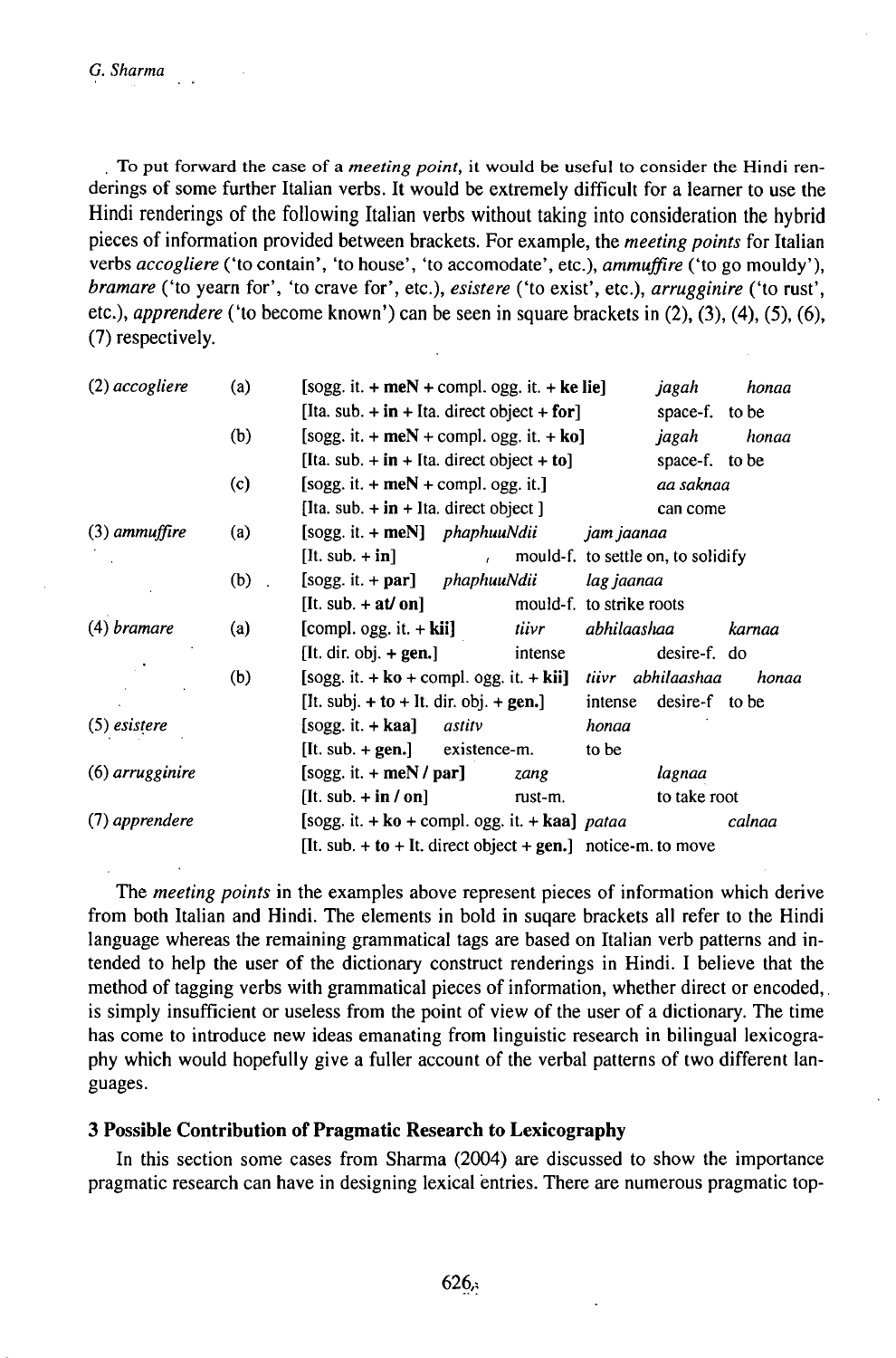ics which have implications for new research in lexicography, too many to be taken into consideration here. I believe that establishing a correspondence between lexical scales of two languages in a bilingual dictionary is of extreme importance.

## *3.1 Periphrases versus lexicalforms*

It has been pointed out that a periphrastic alternative to an existing lexicalised form in a language may be a major source of implicatures at the level of lexicon (McCawley 1978:250). The pragmatic opposition between a lexicalised form and periphrasis can be seen at every level of the lexicon. If a speaker selects a periphrasis against a lexicalised form, he is thought to have gone out of his way to intend to refer to an event which is different from the event a lexicalised form normally refers to. This process becomes particularly important from the point of view of a bilingual dictionary as it is possible that one of the languages involved does not possess a lexicalised form to match the corresponding form in the other one. Lexical entries in such cases may be tagged with pieces of pragmatic information which are responsible for either projecting or blocking of any implicatures in one of the languages in a bilingual dictionary. For example, the main characteristic of a Hindi causative verb is that the subject himself is not supposed to carry out the action reported, but rather to appoint a third party to accomplish it. Thus, from an intransitive Hindi verb, *uThnaa* (i.e. "to rise"), one gets its transitive counterpart, *uThaanaa* (i.e. "to raise", "to pick up") and by another morphological change in the intransitive form a causative verb form, *uThvaanaa* (i.e. "to have raised"). Now, to give a corresponding Italian form to the Hindi causative form one has to use periphrastic constructions like *"far alzare"* (i.e. "to have raised", etc.) which does not have the same characteristic as that of a Hindi causative verb. In such cases an alternative periphrastic form in Hindi will project an implicature whereas in Italian it will not. Hence, tagging lexical entries with such pieces of pragmatic information can undoubtedly enhance the quality of a bilingual dictionary.

#### *3.2 The case of Hindi particle TO*

As has been reported in Sharma (2004), Hindi possesses a particle *To* which is employed in a number of distinct ways to serve diverse syntactic, semantic or pragmatic purposes, thus corresponding to different grammatical devices in other languages. First of all, it is used as a conjunction either to introduce the consequent in a conditional sentence (i.e. "if ... then"), or to continue the discourse. It may also be used to introduce a conclusion as a result of preceding discourse. It is employed to deal with syntactic phenomena such as 'topicalization', 'left dislocation' and 'hanging topic'. Furthermore, it is used as an emphasis marker on a word preceding it. Finally, in pragmatic terms, the particle *to* is abundantly used to mark lexical scales in the lexicon for different purposes. Thus its most important function can be understood in pragmatic terms only as its internal position in a sentence is the sole source of different shades of meaning it may carry. A technique, therefore, should be developed to represent pragmatic triggers in a lexical entry. A pragmatic trigger is an important source oflexical meaning which cannot be avoided in lexicography. I strongly believe that further research is needed to develop new techniques for dealing with pragmatic triggers in a bilingual dictionary.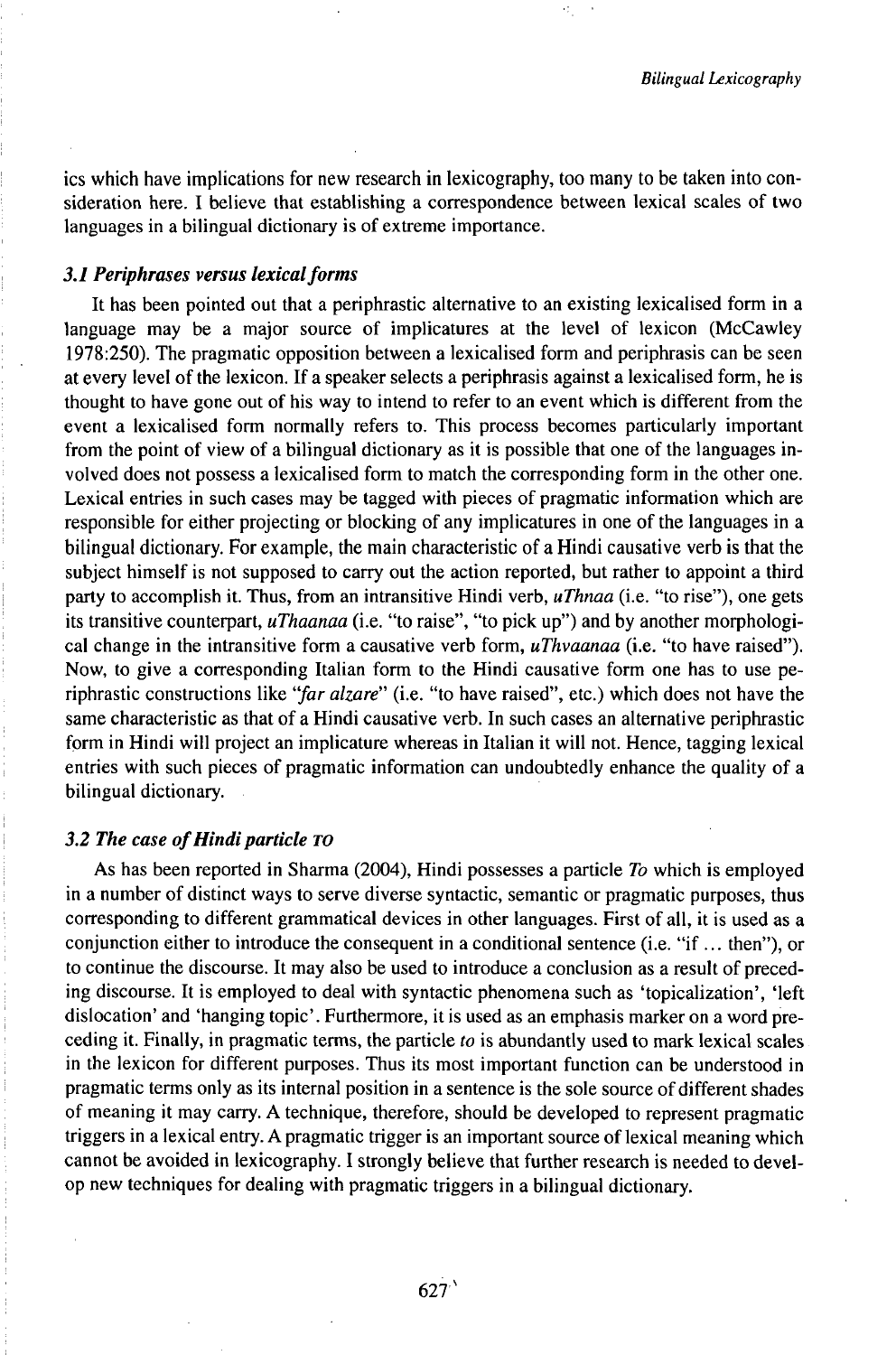## *3.3 The case ofHindi negative markers*

To show the importance of pragmatic research in dictionary making, we could also refer to the case of Hindi negative markers also. Hindi possesses three negative markers which express different modal meanings in different circumstances. As can be seen in (8), the negative marker *nahiiN*, (i.e. "not") is used mainly to express epistemic negative modality, meaning, i.e. 'it is the case that necessarily  $p'$ , and negative marker *mat* is exclusively limited to express deontic necessity, conveying 'it is the case for you to necessarily do  $\delta'$ . The negative marker *na* (i.e. "not", "neither ... nor"), on the other hand, is used to denote both epistemic or deontic possibilities, connoting either 'it is the case that possibly not p' or 'it is the case for you to possibly not do  $\delta'$ . It would be difficult, therefore, to give the exact meanings of these negative markers in a bilingual Hindi dictionary which involves a language having only one negative marker. In order to understand the differences in meaning of these particles it is imperative to give their account in terms of modality. In fact, the distribution of these particles is organized according to their modal meanings, as has been explained in Sharma (2001).



I argue that an attempt should be made to include new findings of linguistic research into lexicography, although it still remains a difficult terrain when it comes to finding a correspondence between lexical items of two different languages. Including pragmatic elements of lexical meanings in a bilingual dictionary will undoubtedly require new methodologies which will enable the lexicographer to cope with the complex correspondence that may exist between two language systems.

#### **4 Conclusion**

As has been pointed out in the preceding sections, it is very important for a lexicographer to incorporate new findings of linguistic research into the art of dictionary making. A dictionary has no limits as to what extent a lexical entry can be tagged with pieces of information. However, it is not enough just to tag lexical entries with grammatical information. Rather, it is of utmost importance that a *common syntactic ground* between two language structures be established to provide a *meeting point* in a lexical entry. Another area of utmost importance is tagging a lexical entry with scalar implicatures providing pragmatic elements of meaning in lexical entries. -